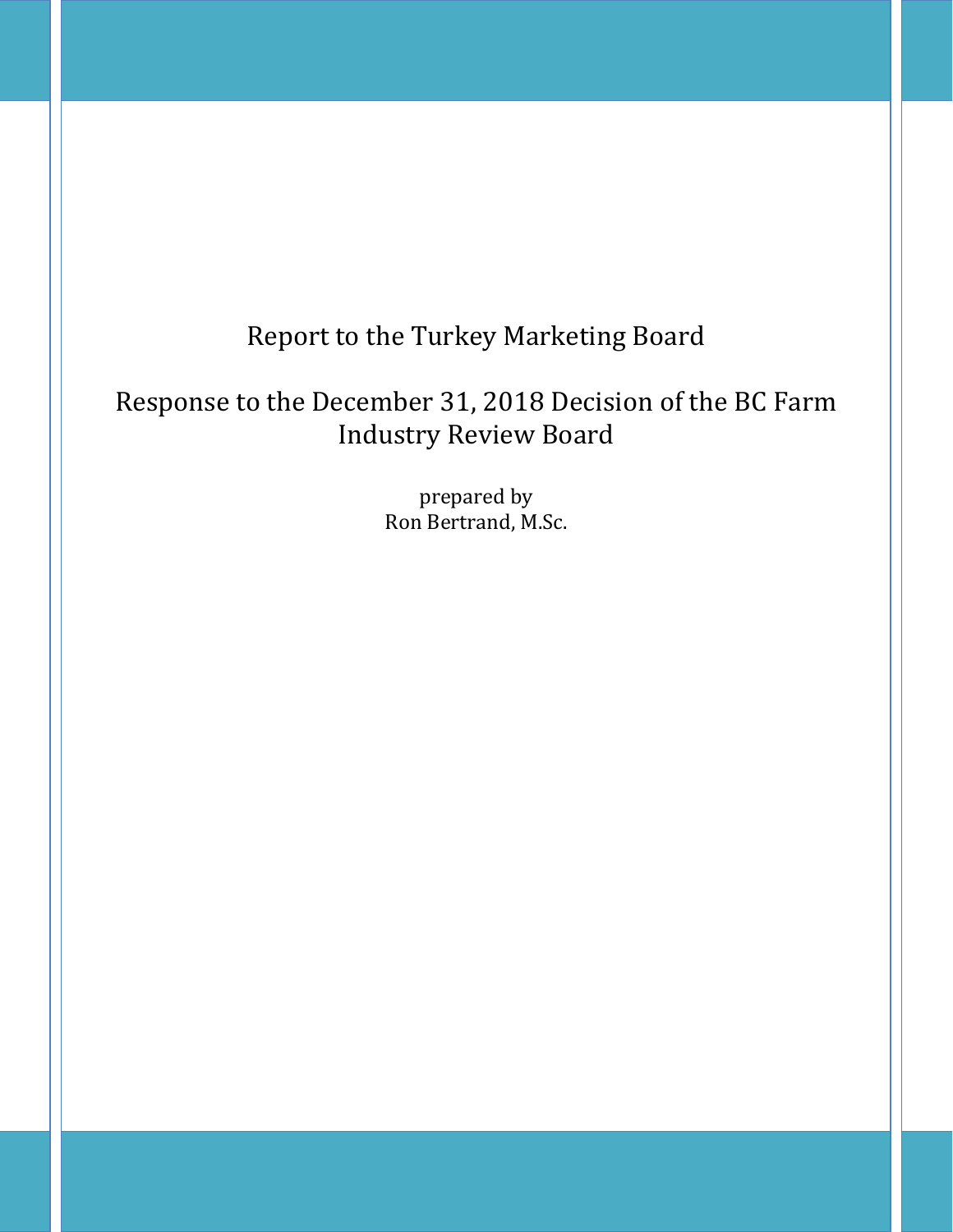# Table of Contents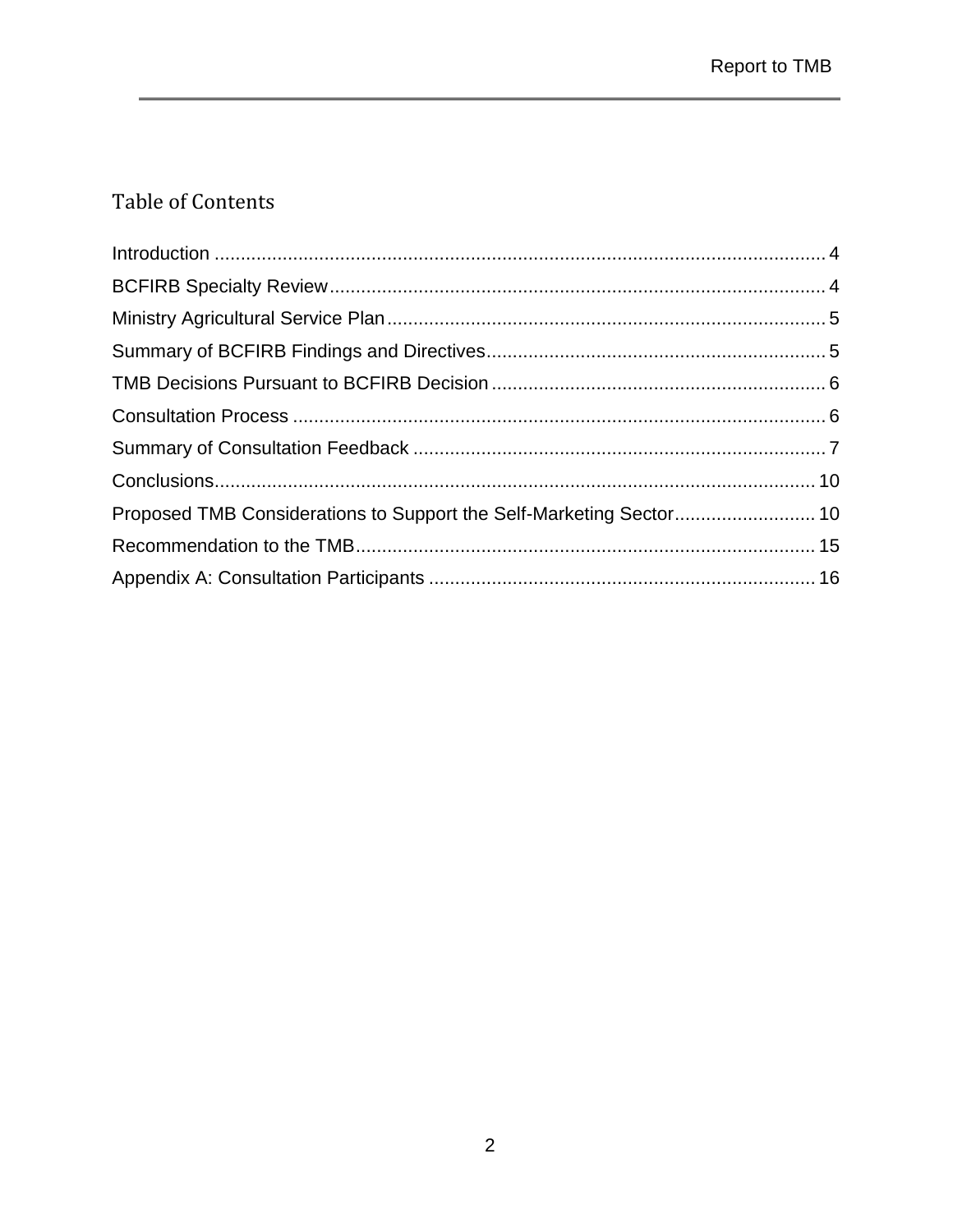# **Caveat/Disclaimer**

This report was written solely for the use of the BC Turkey Marketing Board. Any actions taken by the Board pursuant to this report are solely the responsibility of the Board. The author has no responsibility for any decisions or actions taken by the Board.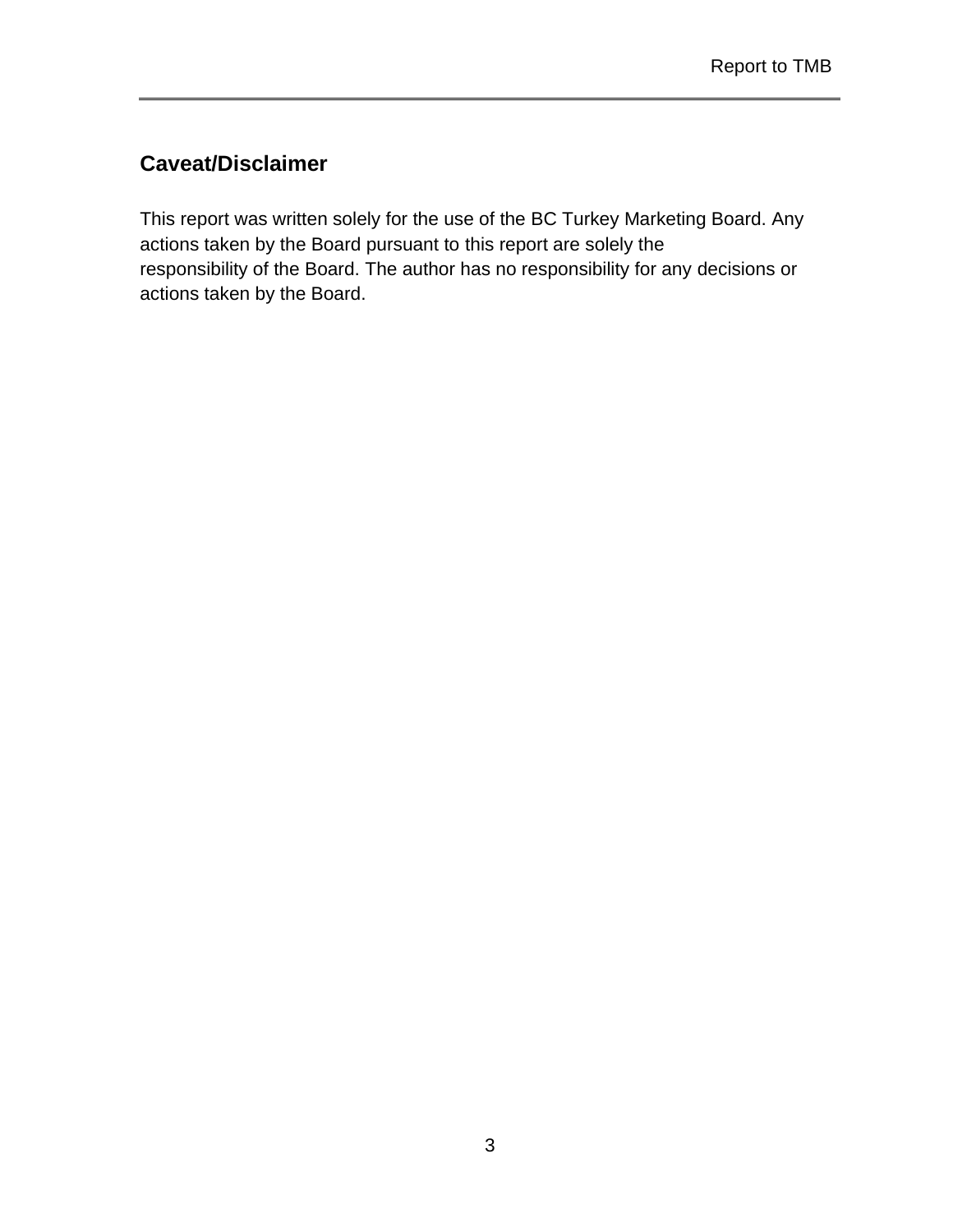# **Report to the Turkey Marketing Board (TMB)**

# **Response to the December 31, 2018 Decision of the BC Farm Industry Review Board (BCFIRB)**

### <span id="page-3-0"></span>**Introduction**

On December 31, 2018 BCFIRB issued a Decision on an appeal from K&M Farms with respect to a decision from the TMB refusing to direct further processing of K&M turkeys. In addition to ordering the TMB to assist K&M Farms to address processing of their 2018 and 2019 turkey production, BCFIRB ordered the TMB to "undertake an industry assessment of grower-vendor direct marketing and establish a workplan". FIRB directed that the workplan is to address any outstanding needs of the grower-vendor sector identified in the industry assessment.

The TMB undertook the industry assessment by meeting with 18 direct marketers, six processors, six conventional producers and five retailers. The meetings sought opinions on:

- preserving a long term, mutually beneficial relationship between the selfmarketer and the processor,
- the importance of growing and developing the self-marketer sector, and
- ensuring that processor issues are dealt with so that they are willing to play their critical role in growing and developing the self-marketing sector.

This report includes: an overview of directives from the BCFIRB Specialty Review and the Ministry Plan, decisions from the BCFIRB and TMB hearings, a summary of the views and opinions shared during the stakeholder meetings, an assessment of these views and opinions, and options for the TMB to consider to fulfill the BCFIRB order in their Dec. 31, 2018 decision.

# <span id="page-3-1"></span>**BCFIRB Specialty Review**

BCFIRB issued a report on Specialty Markets and New Entrants on September 1, 2005. In the report they state that "one role of the regulated marketing system is to ensure that British Columbia industries serve the developing demand for organic and other specialty products". This report was endorsed by the then Minister of Agriculture and encouraged the industry to "prepare plans that would better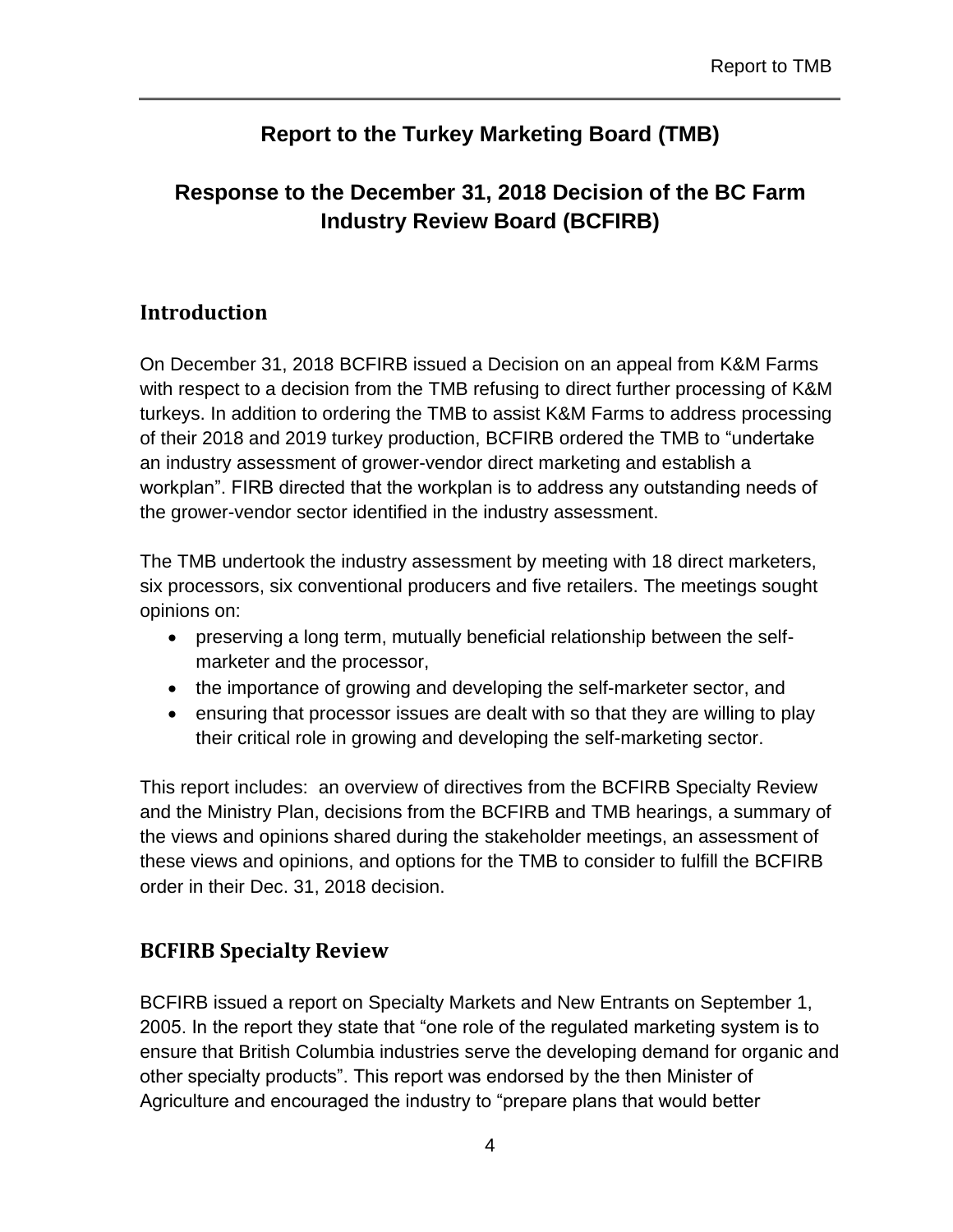accommodate pursuit of specialty markets by specialty producers from within the supply management system".

A Specialty Markets Advisory Committee was formed to assist the TMB to develop policies and programs to implement the specialty review directives.

# <span id="page-4-0"></span>**Ministry Agricultural Service Plan**

The 2019/20 – 2021/22 Service Plan states that under the Buy BC umbrella the Ministry will strive to build consumer awareness and demand and help local producers market their products to grow their businesses. Making the choice to buy BC food and beverages directly supports local farmers, producers and processors, strengthens communities and ensures that future generations of British Columbians can depend on a safe, secure supply of local food.

### <span id="page-4-1"></span>**Summary of BCFIRB Findings and Directives**

Following are some of the findings and directives made in the December 31, 2018 BCFIRB Decision on the K&M Farms appeal:

- "the TMB is authorized to direct an agency to receive product from a producer,
- the common law right to trade freely has been taken away by clear language in the Scheme,
- the Scheme confers a jurisdiction to regulate a chain of activities that extend beyond the farm gate at least to the relationship between producers and processors,
- this regulation does not suggest that parties can contract out of the regulatory scheme,
- a direction to provide custom processing services to promote access to a niche market is grounded in orderly marketing as opposed to regulating the minutiae of relationships between producers and processors,
- the TMB should be consistent in its support of direct marketing by ensuring the availability of custom processing services to provide their niche products,
- if turkey grower-vendors are to be successful they must be able to access the processing services they require to be market responsive,
- it is the TMB's responsibility to engage in problem solving processes and take appropriate action as the first instance regulator,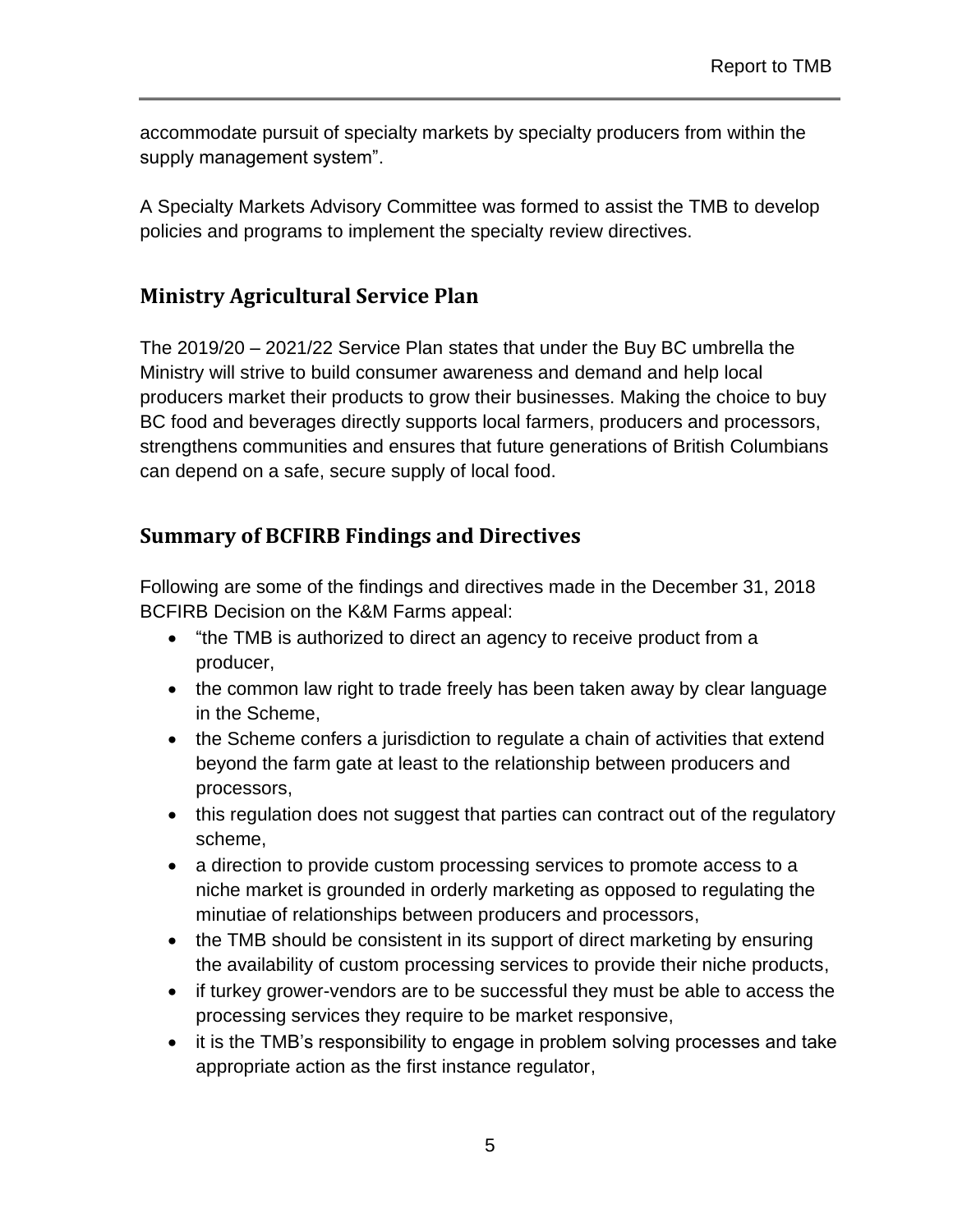- it would not be unreasonable for a grower-vendor to expect assistance from the TMB in getting its product processed for the market and
- it is the responsibility of the TMB to make an order to achieve a result which works for this niche market".

Under the Order (section 108 c.), BCFIRB instructed the TMB to "Establish a process to assess the broader needs of the grower-vendor sector and develop a plan for dealing with any outstanding needs".

The BCFIRB Specialty Review, the Ministry of Agriculture Service Plan and the recent BCFIRB decision clearly state that specialty production is an important part of, in this case, the turkey sector and that the TMB must place a priority on helping this sector to grow and develop.

### <span id="page-5-0"></span>**TMB Decisions Pursuant to BCFIRB Decision**

The Turkey Board's April 26 and May 30, 2019 Decisions are:

- 1. A processor cannot cancel or terminate a "kill and chill" relationship with a self-marketer unless another viable option for the self-marketer exists.
- 2. A processor must provide 2 full years notice to self-marketers if a "primal cut" service arrangement is to be terminated.
- 3. Where the self-marketer and processor cannot reach agreement on pricing, the two parties are to hire an arbitrator to resolve the dispute. The arbitrator's decision should remain in effect for a minimum of two years. In addition, the arbitrator should be empowered to make decisions on scheduling, packaging, transportation and other issues if the parties are unable to solve these issues.

# <span id="page-5-1"></span>**Consultation Process**

#### *Framework of Each Consultation Session*

Industry Consultation with existing self-marketers, processors, other producers and retailers focused on the following topics and questions:

- Please provide us with a brief overview of the history of your operation, the challenges and opportunities that you face and your hopes for the future of your business, the self-marketing sector and the industry as a whole.
- Based on the guidance and direction from BCFIRB, do the April 26 and May 30 decisions of the TMB meet the needs of self-marketers?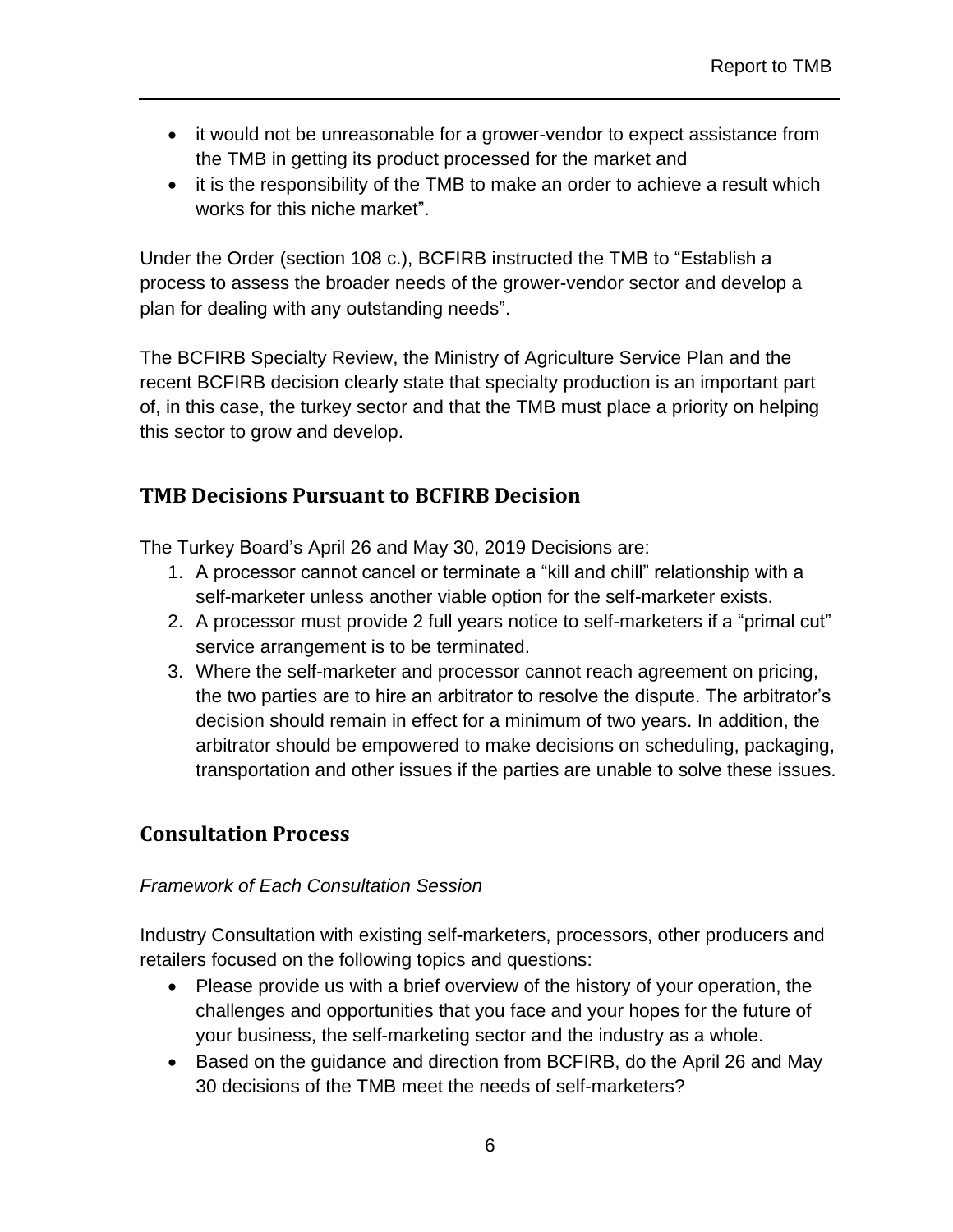- Should the TMB decision be modified? If so, what should be added to or deleted from the decision?
- Additional Issues considered included:
	- $\circ$  preserving a long term, mutually beneficial relationship between the self-marketer and the processor,
	- $\circ$  the importance of growing and developing the self-marketer sector, and
	- $\circ$  ensuring that processor issues are dealt with so that they are willing to play their critical role in growing and developing the self-marketing sector.
- Do you see a larger role for the TB to play in furthering the growth and development of the self-marketing sector? If so, what do you envision the key elements of this larger role to be?

# <span id="page-6-0"></span>**Summary of Consultation Feedback**

*Importance of TMB Playing an Active Role in Growing and Development the Self-Marketer Sector*

There were differing views on this question. Some indicated that all markets for all types of turkey products are being met. Further that existing self-marketers fully understand and are in touch with the markets and are positioned to rapidly respond to market changes and market growth. That there is no role, or a limited role at best, for the TMB to play, over and above their current role, in assisting with market development.

Others indicated that there is unmet demand for differentiated and niche turkey products and that some of the barriers to meeting this demand are not being adequately addressed by the TMB and that the TMB needs to do more. One of the key limitations is not being able to access a full range of processing services during critical times of the year and obtaining services for dealing with some unique situation such as killing and cutting up large birds.

Some raised concerns about the TMB New Entrant Program. It was their view that the TMB pushes new entrants into the self-marketing sector. The market does not need more self-marketers and the amount of quota allocated is not sufficient to make a new entrant commercially viable. Other commodities allow new entrants to enter the commercial sector and the TMB should consider doing the same and should reconsider the amount of quota allocated to new entrants.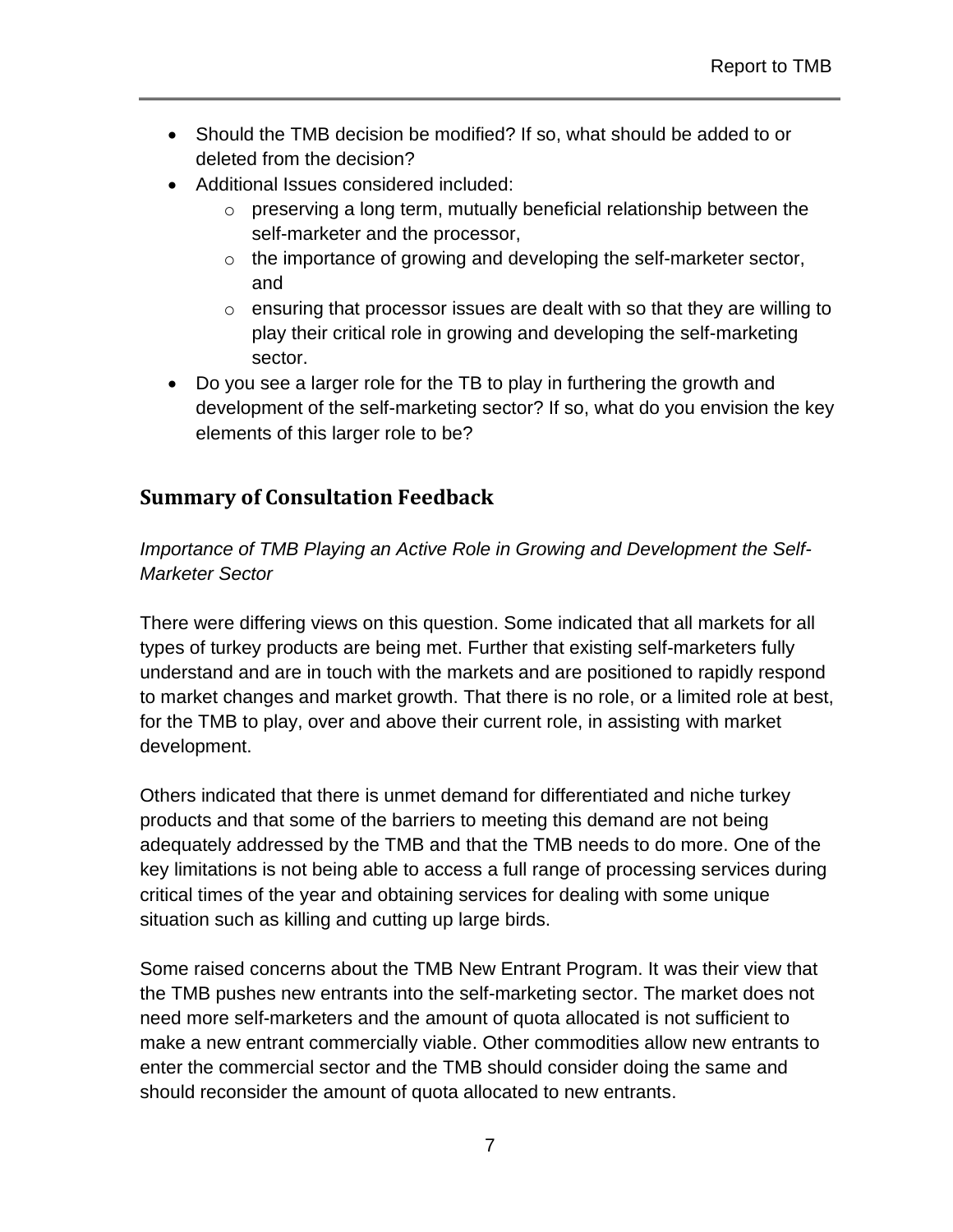#### *Preserving Long Term Relationships Between Self-Marketers and Processors*

In the opinion of a number of self-marketers they need secure access to timely processing services to have a sustainable business. They further made the case that in a supply managed industry, where government policy protects domestic markets thereby providing price stability, there is a 'social licence' between the industry and the public. Therefore, the industry, including producers, processors and the TMB, have roles to play in ensuring that the public has access to the turkey products they want. Where changes in the relationship between a self-marketer and a processor jeopardize the ability of the public to access desired products then this should not be acceptable to the industry. Processors need to be equally concerned with providing the public with differentiated and niche products as are the self-marketers. If the processing sector as a whole accepts their responsibility under the regulated marketing system to provide orderly supply of differentiated, direct market products, it is the view of some self-marketers that a long term solution can be found.

Processors were of the view that they needed to be able to grow, develop and modify their businesses in ways that accord with their long term business plans and what makes sense financially. These plans could include downsizing or even terminating services to self-marketers. They were very much opposed to the TMB intervening in their relationships with self-marketers and requiring them to provide services that they were no longer interested in providing. In fact the K&M decisions by BCFIRB and the TMB have been a surprise to the processing sector and there is a risk that few if any processors will now provide new services to the self-marketing sector in addition to what they are now contracted to provide.

There was also the view that self-marketers needed to be prepared for changes in their relationships with their processors. That no business arrangement could be expected to last forever. Alternative arrangement for 'kill and chill' and cut-up need to be part of the business planning of the self-marketing sector. This being said, the number of custom kill operations has declined from a number to only a few today.

#### *Ensuring Processor Issues Are Dealt With*

Terminating or significantly reducing processing services to self-marketers cannot be compatible with Ministry, BCFIRB and industry goals to satisfy and grow specialty and niche markets. Processor concerns identified during the consultation sessions included: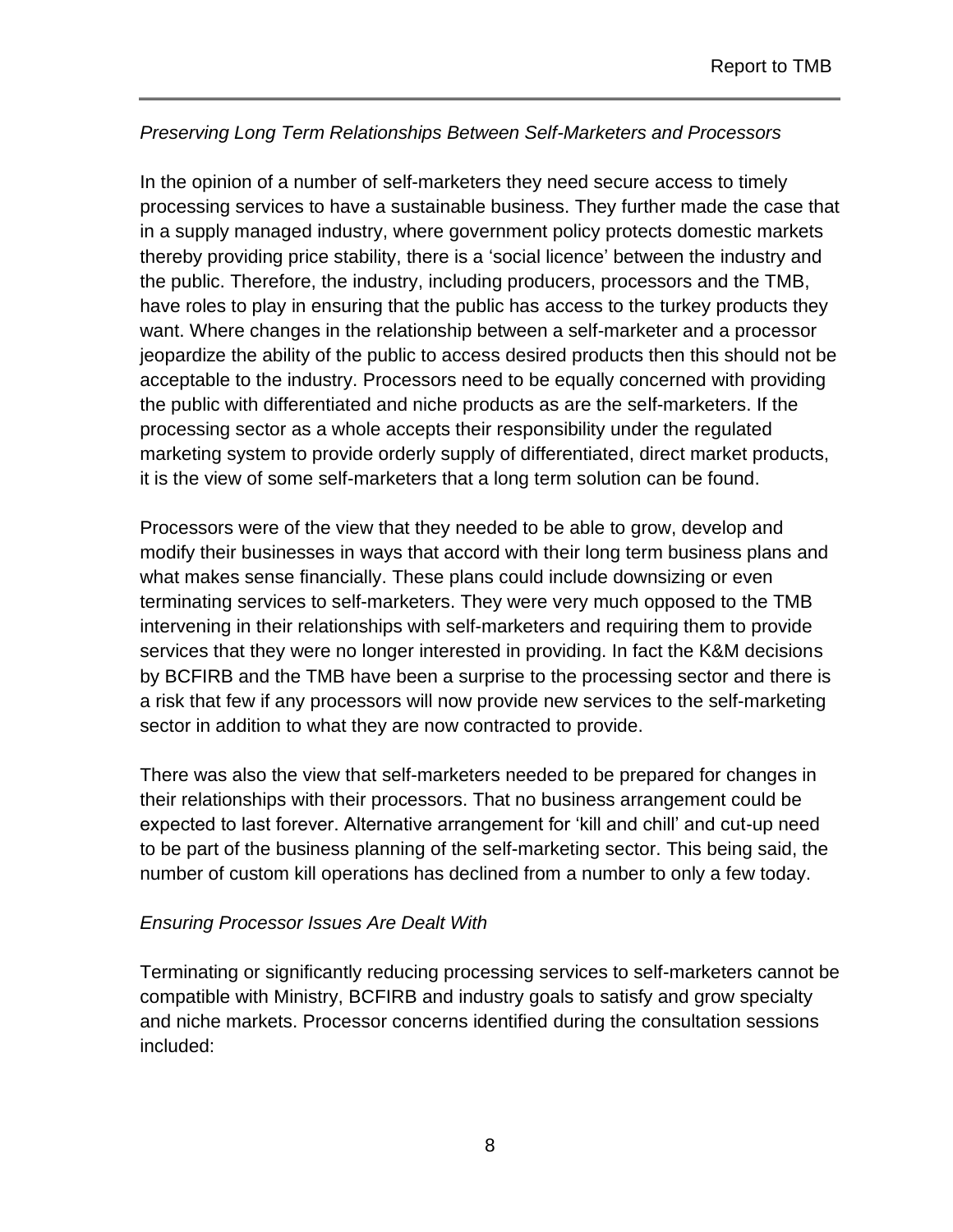- A lack of processing space during the peak holiday seasons of Thanksgiving and Christmas. To provide whole, specialty birds during these times of the year processing must take place when there is a high demand for processing all types of birds. Displacing a processor's own birds or birds from other customers places a significant financial burden on the processor.
- Specialty birds must be segregated on the line, in the chilling room and during cut up. All segregation requirements are a burden on the processor and can result in higher costs that may not be recoverable.
- There were concerns with the precedent set by the K&M decision. The processing sector fears that they may be required to provide services that they do not wish to provide to the point where some plan to downsize or terminate their custom services. They fear that other producers may say "if this intervention was done for K&M why not for me?".
- One of the niche products demanded by some consumers is large, specialty birds. Most if not all processors do not want large birds because their facilities are not set up to handle these birds. Processing these birds can result in significant damage and down time for their processing lines.
- Paper work and Canadian Food Inspection Agency regulations make custom processing less and less attractive.

Processors were adamant that the TMB not force any processor to provide custom services. The services that a processor provides must be in accord with the business plans of the processor. If a processor chooses to terminate any type of custom service that should be solely the decision of the processor.

#### *Retailer Requirements for Differentiated Product*

Retailers consulted stressed the importance of specialty turkeys to their businesses, especially during the holiday season. When customers come into the retail outlet to pick up their fresh, specialty bird they purchase many other items as part of their preparations for Christmas, Thanksgiving and, to a less extent, Easter. On Vancouver Island, those consulted with indicated that the demand for Island grown specialty birds is greater than the supply. The main limitation to meeting this demand is secure availability of processing services.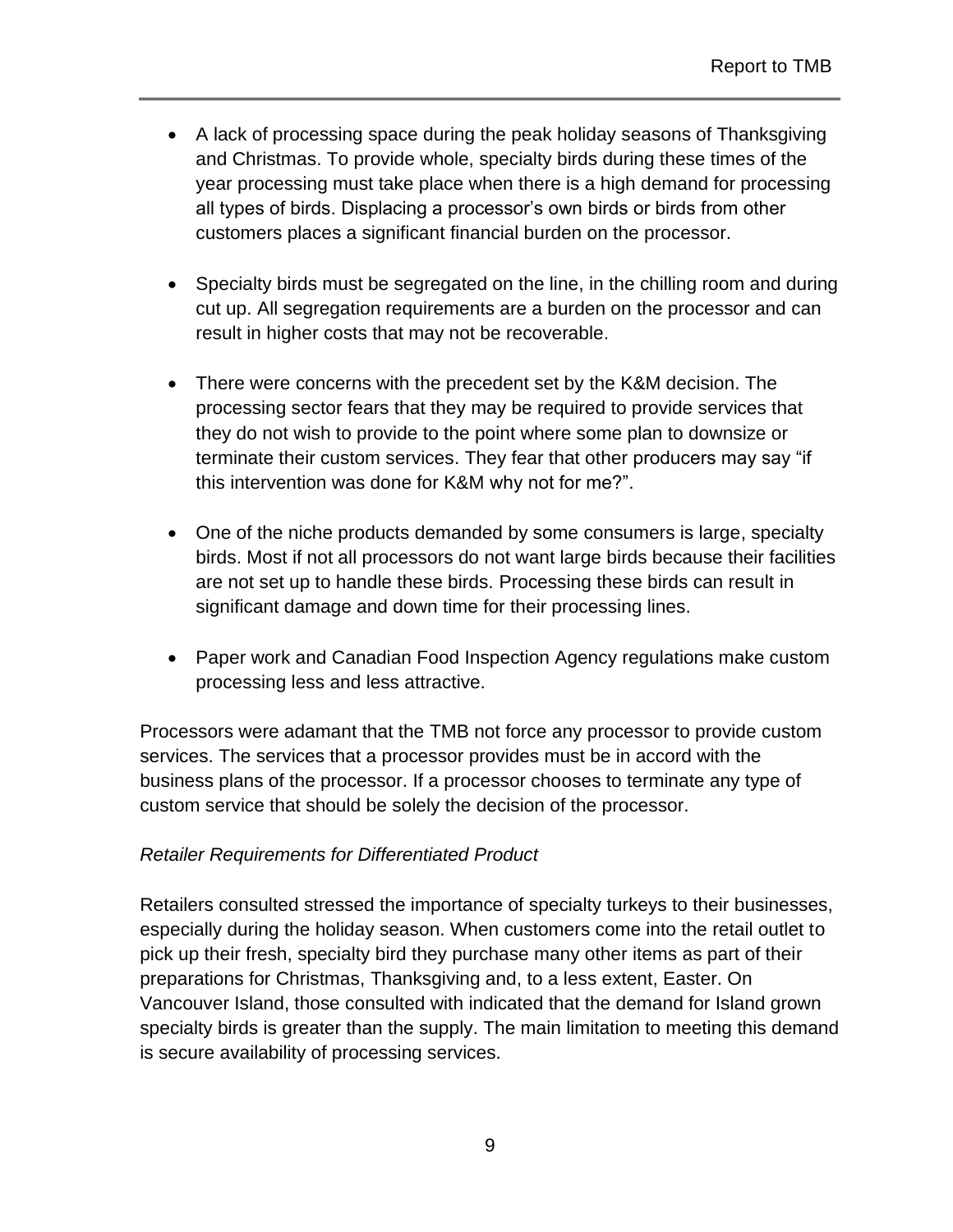# <span id="page-9-0"></span>**Conclusions**

The expertise for identifying markets for niche and specialty products and for developing production and processing systems to satisfy these markets resides with producers and processors currently in the industry.

Satisfying niche and specialty markets often requires custom processing services that may be difficult for some processors to provide.

Custom processing services are on the decline to the point where some of the markets for niche and specialty products may not be able to be satisfied in the future.

To meet the social license that is a cornerstone of a supply managed system, it is important for the industry - producers, processors and the TMB - to provide the public with the products they desire.

# <span id="page-9-1"></span>**Proposed TMB Considerations to Support the Self-Marketing Sector**

It is important to recognize that specialty birds grown by self-marketers constitute a small component of the overall turkey production in British Columbia. Conventional, commercial turkeys make up approximately 92% of the turkeys grown in the province. This report focuses on the needs of the self-marketing sector (based on the order from BCFIRB) and the issues that need to be addressed to sustain and, where possible, grow this sector. However, even if the most optimistic goals for this sector were to be achieved it will remain only a small fraction the size of the conventional industry.

Further, it is important to acknowledge that the BCFIRB and TMB decisions, lack of processing time during the holiday seasons, the desire to reduce the size of birds at the processing facilities, and increasing costs of processing have all resulted in apprehension among the various components of the value chain. The TMB needs to take care to ensure that any future actions on their part do not add to the apprehension and stress within the sector and do not impact contracts and relationships between producers and processors. The number of processors interested in doing custom processing has declined in recent years and it is important that any future TMB actions not contribute to this decline.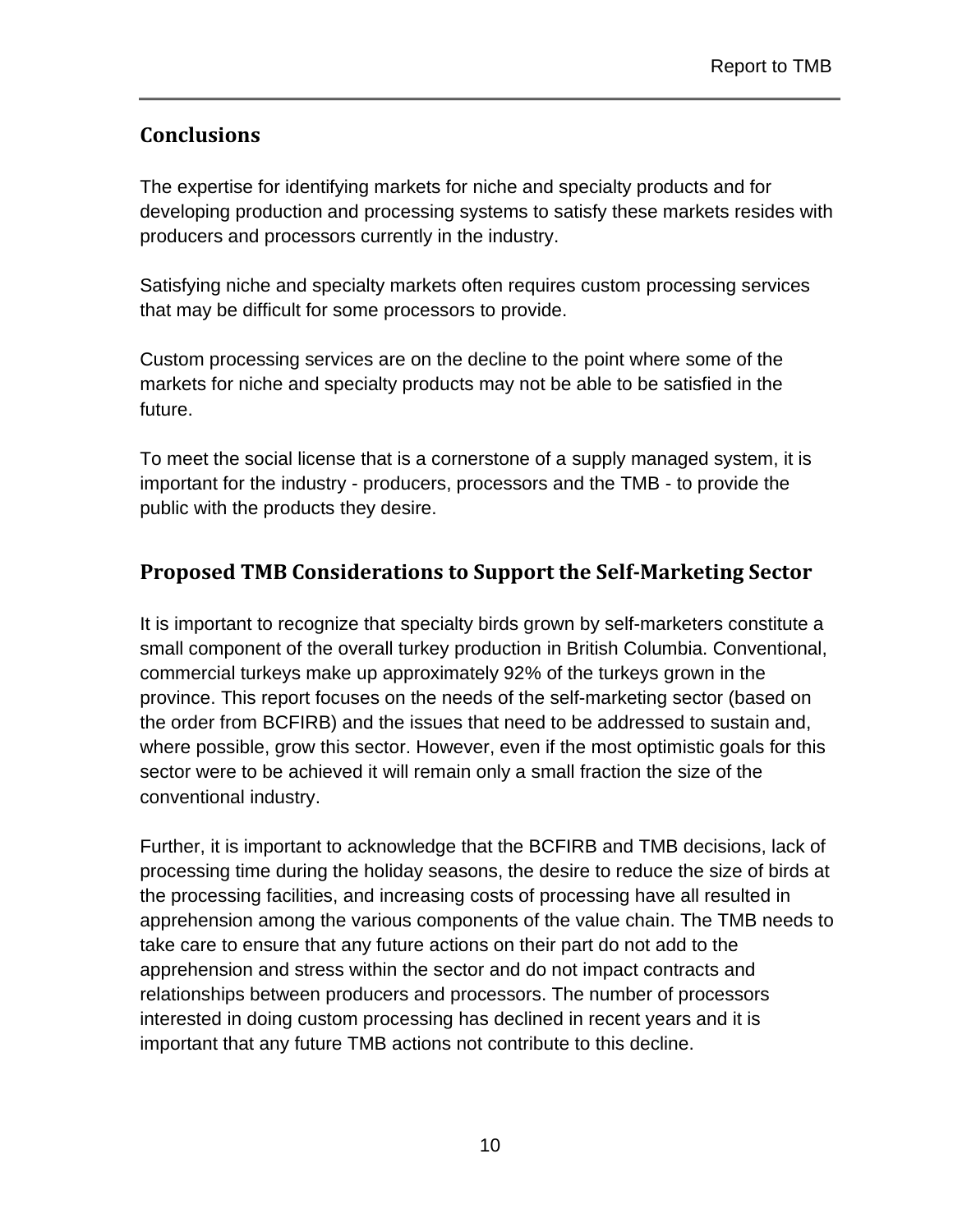#### *Options*

#### Return to the Historic Role of the TMB

Although this option probably does not comply with the BCFIRB order, it is the option preferred by many of those consulted with during the process of preparing this report. It was stressed during a number of the sessions that the issue was a disagreement between a small self-marketer and a processor and that there has never, heretofore, been a situation where a producer and a processor have not been able to work out disagreements between themselves. The disagreement between K&M and Rossdown should not have resulted in the historic role of the TMB being changed in any significant way. To sum up the views of a number of those consulted with, there was no point in making a "mountain out of a molehill".

As stated previously, concerns were expressed about the TMB new entrant program. Mainly that the TMB pushes new entrants into the specialty market sector. New entrants should be allocated sufficient quota to be viable in the commercial sector.

It is difficult to support this view of the new entrant program. The commercial turkey market is on the decline. Should the TMB be encouraging new entrants to make significant investments in barns and other infrastructure to enter a shrinking market where their annual allocation will be decreasing for the foreseeable future? If, however, a prospective producer has identified a specialty niche market and has a sound business plan, allocating new entrant quota may be justified.

#### Augment the Current Role of the TMB (in addition to items noted under the historic role)

A number of the consultation participants envisioned a limited role for the TMB to play in growing and developing the specialty/self-marketing sectors of the industry. They saw the primary function of the TMB to be issuing and managing quota and permit allocations. Once a producer has been issued quota or a permit it is the producers responsibility to identify markets and then secure arrangements with processors to meet these markets. Clearly, based on their Dec. 31 decision, BCFIRB finds this level of TMB involvement to be inadequate and expects the TMB to play a larger role in growing and developing this sector. While recognizing the wish of some participants for a limited role of the TMB, the K&M decision requires, as a minimum, for the TMB to be prepared to deal with issues between producers and processors and to find solutions, to the extent possible, that result in turkeys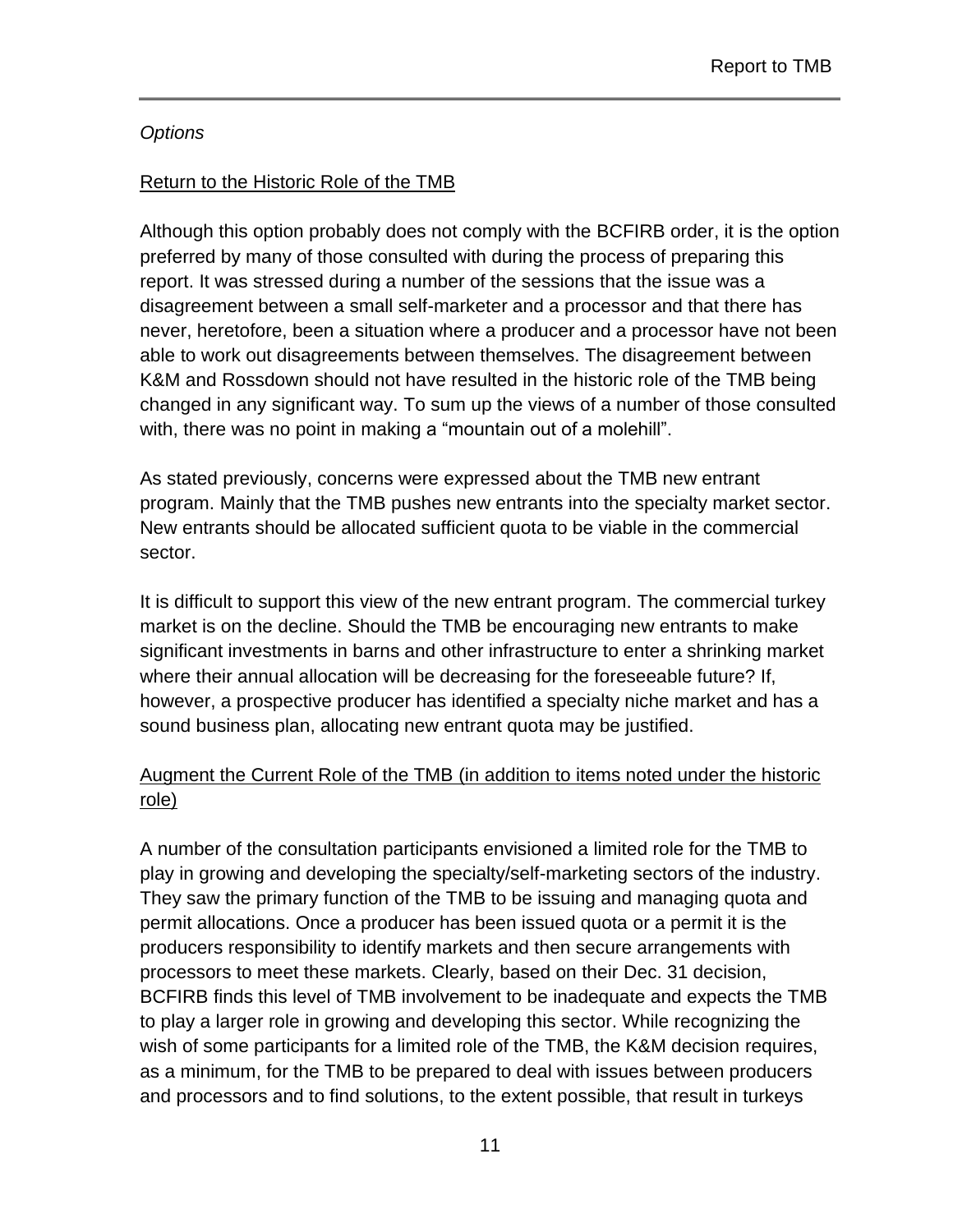being processed to the satisfaction of producers and for these specialty and niche markets to be satisfied and grown where possible.

• Elements of an Augmented Role for the TMB

Processing Large Specialty Turkeys

The number one issue communicated during the consultation meetings was the processing of large (greater than10kg), specialty turkeys, especially during the holiday seasons. All commercial processors, for a variety of reasons, do not want to process these birds. However, according to many self-marketers and retailers there is a strong demand for these birds and the market could be grown. Although some self-marketers have constructed or are considering constructing on-farm processing facilities, others must rely on custom processing and will have to cease operation if they can no longer access these services. Under a supply managed system it is important to provide consumers with the products that they want.

There is no simple answer to this issue. Neither forcing processors to handle large birds, against their will, nor requiring self-marketers, who do not have their own processing facilities, to grow smaller birds are satisfactory solutions. It will be a significant challenge for the TMB, working with the processing and selfmarketing sectors, to find solutions that are acceptable to both sectors. The elements listed and elaborated on below should contribute to finding long term solutions.

Contracts between new producers and processors

As previously stated, one of the key limitations to growth and development of the self-marketing sector is secure access to affordable processing services. The TMB may want to review their involvement in overseeing contractual arrangements between new producers and processors. Some aspects of contracts to consider include:

- ensuring the length is of sufficient duration to provide security to the producer,
- requiring that each contract contain clauses for termination and renewal of the contract,
- requiring a dispute resolution mechanism (such as final offer arbitration),
- containing a pricing formula for adjusting the cost of the services being provided by the processor, and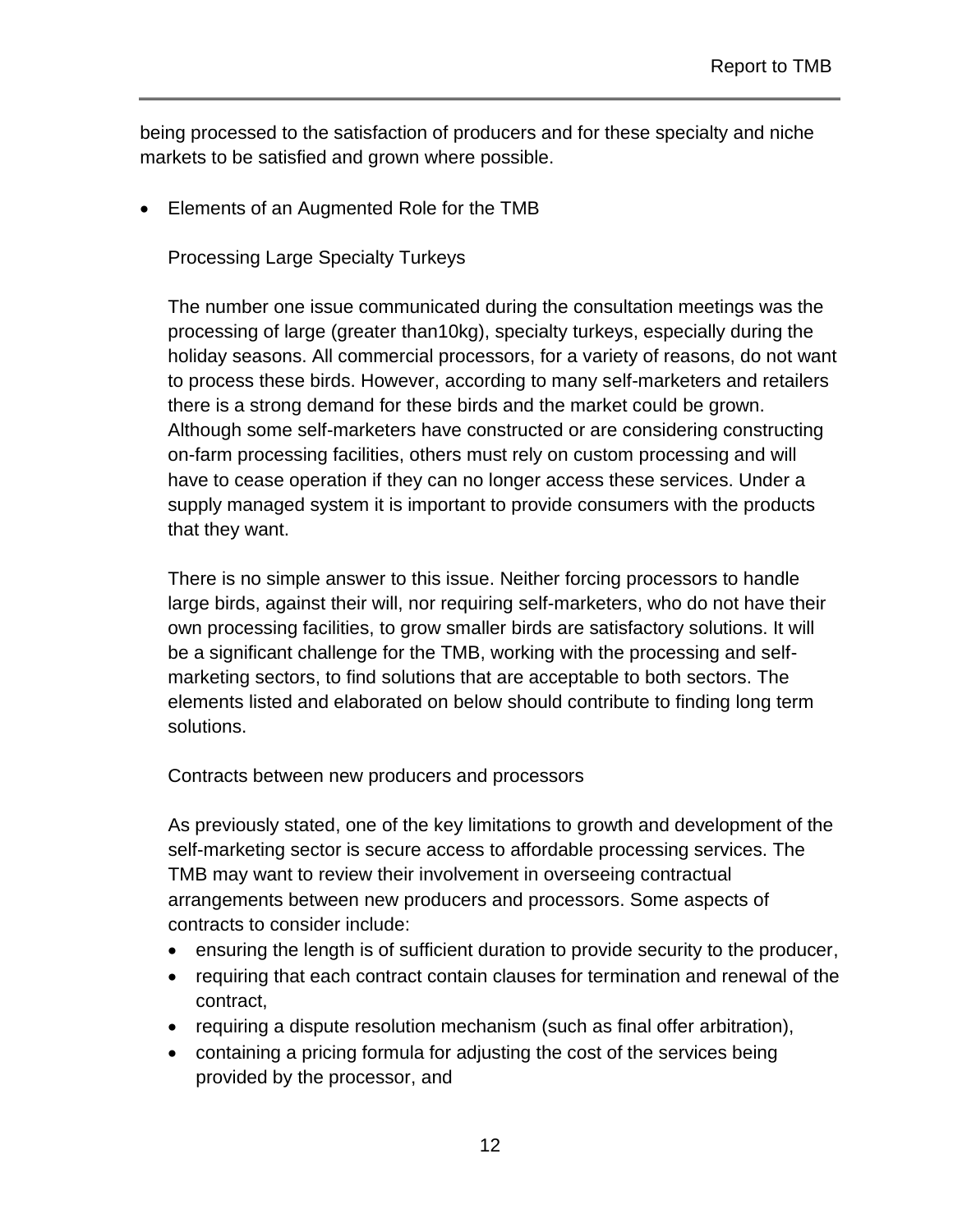• ensuring the processors can evolve their businesses which could include terminating a relationship with a self-marketer.

Grandfathering Existing Relationships between Self-Marketer and Processor

Some producers of specialty birds have developed and grown their businesses based on secure access to affordable custom processing facilities. Pursuant to the BCFIRB decision regarding K&M and Rossdown, the TMB made the following decision:

- A processor cannot cancel or terminate a "kill and chill" relationship with a self-marketer unless another viable option for the self-marketer exists.
- A processor must provide 2 full years notice to self-marketers if a "primal cut" service arrangement is to be terminated.

This decision effectively grandfathers existing relationships between selfmarketers and their processors. Is this a one off decision and does not apply to any other producer – processor relationships? Or does this apply to all current relationships between a self-marketer and a processor? Grandfathering would be highly desirable to some self-marketers. In fact some producers face going out of business if they don't have long term, secure access to custom processing. This is, however, of grave concern to some processors. The TMB needs to clarify this to the industry.

#### On-Farm Processing

The availability of processing services for some specialty products, especially large birds for Thanksgiving and Christmas, is currently limited and all indications are that these services will not increase in the future and may in fact decrease. Some producers are dealing with this issue by developing on-farm processing capability. Although this is a viable option for some there are significant hurdles that make it a difficult option for others. Some of the issues include:

- availability of labour
- cost
- licensing of slaughter facilities
- inspections services from regulatory agencies
- on-site water quality and quantity

The TMB could play a role in helping to address some of these barriers and in developing non-conventional processing such as mobile slaughter operations,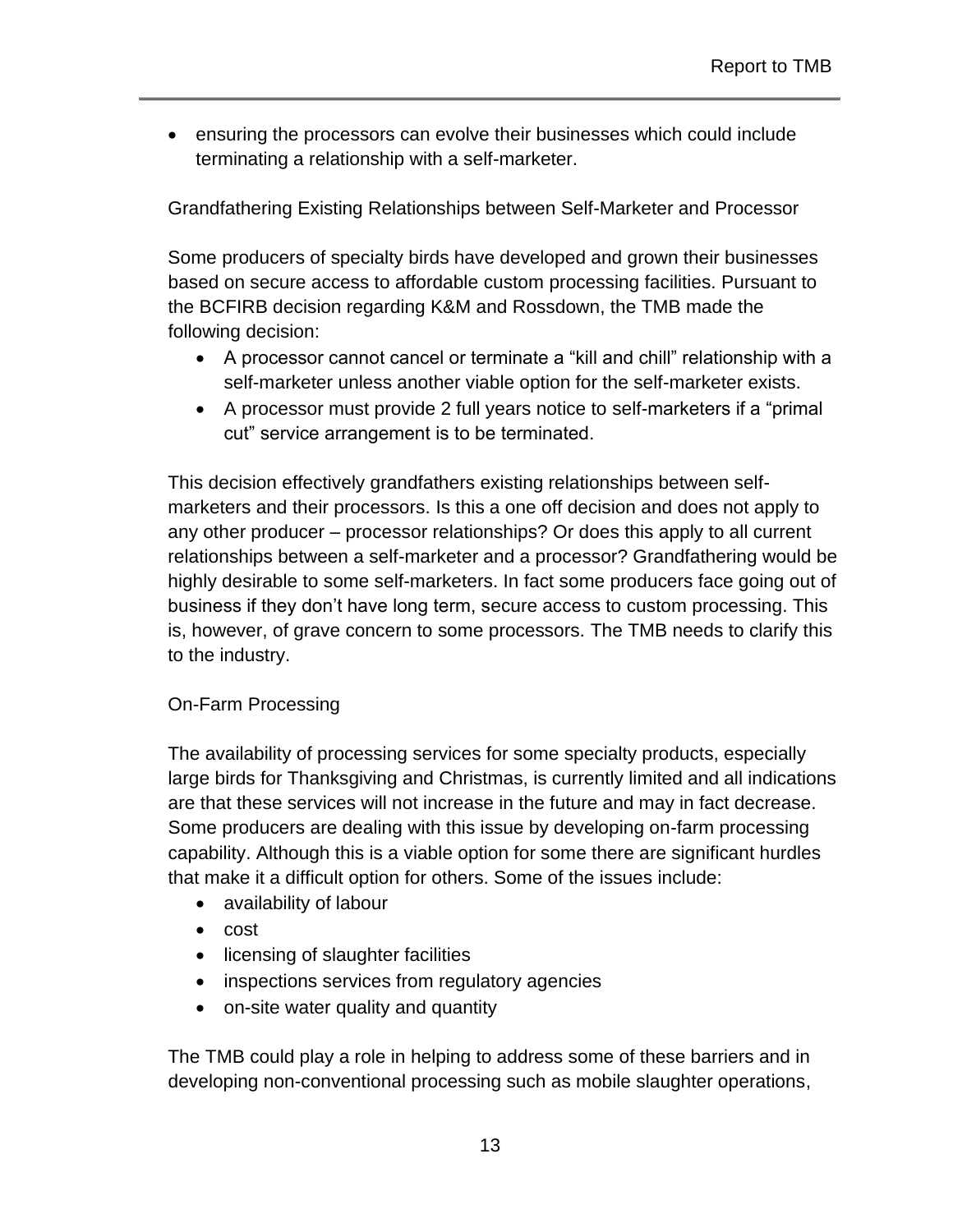cooperatives among small producers to develop shared processing facilities and changing the rules pertaining to Category C and D facilities.

Producing Other Specialty Products and Extending the Slaughter Timeframe

Although growing large specialty birds for the holiday season is an important component of the business of many self-marketers, a number of those consulted with for this report indicated that they have or are considering producing other products and not relying completely on the holiday season fresh market. Other products include: turkey parts, ground turkey, sausages, turkey in special seasonings and marinates and others. In addition, some producers are exploring ways to extend the time around the holiday seasons so that their turkeys can be processed outside of the holiday crunch. These include: freezing turkeys and cutting them up at a later day, freezing then thawing for cut up and then freezing again, and installing more sophisticated cooling systems that allow for a longer time between slaughter and delivery to retailers. Although the TMB currently provides information to producers on these other options, there may be potential the TMB to provide a greater level of assistance.

#### Processor of Last Resort

The Milk Marketing Board has a policy that one of the milk processors provide the services of a "processor of last resort". This ensures that any excess milk, milk that exceeds the capacity of processors to deal with it, can be processed eliminating any need to dump milk. The TMB may want to consider a similar arrangement for turkeys. The milk processor of last resort is paid by a producer levy to maintain some unused capacity. For turkeys, the TMB may want to ensure that the processor of last resort is rarely used and is truly a last resort. It could establish the last resort price as the TMB price. This is clearly not the price desired by the self-marketer but it does provide processing services when there are no other options, so that the birds are killed in a timely manner. Representatives of the Milk Marketing Board are open to discuss their system with TMB officials.

#### Enhanced Role for the TMB (in addition to the Augmented Role described above)

The FIRB decision clearly envisions a more active role for the TMB to play in ensuring that the self-marketing sector has ready access to the processing services needed to grow and develop this sector.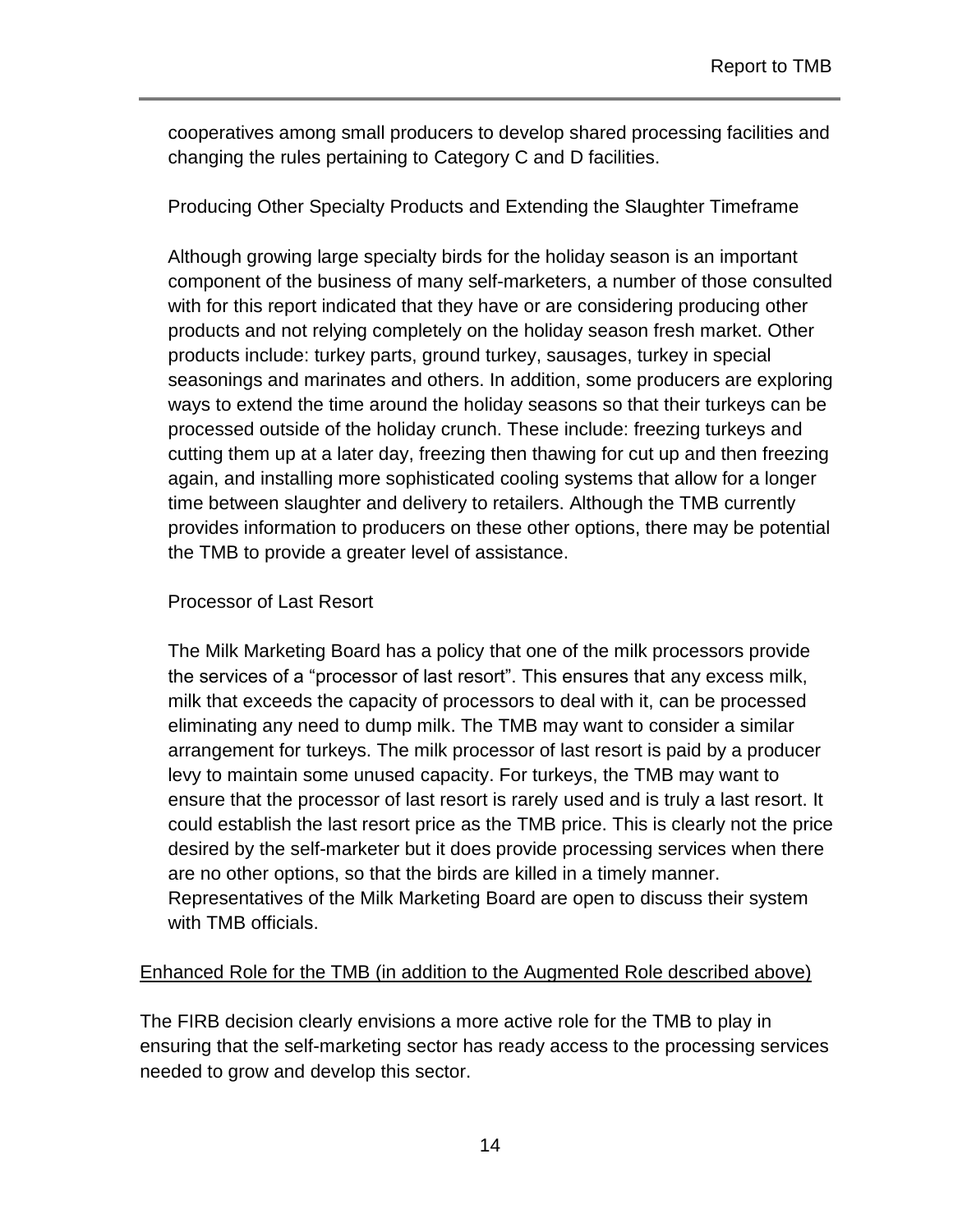This more active role was not seen as a priority by any of the stakeholders during the consultation meetings. Market identification and development were seen as being the responsibility of the self-marketing sector. As long as processing services are available, producers are fully capable of meeting the demand for niche and specialty products.

• Elements of an Enhanced Role for the TMB

Some of the elements could include:

- researching new markets for specialty and niche products,
- identifying new products,
- communicating new opportunities to the industry and working with existing or new producers to produce these new and innovative products and with the processors to provide the services needed to meet these new markets, and
- regulating producer processor agreements.

This enhanced role would require that TMB to hire more staff with market research and development expertise. This would likely overlap with the expertise that already exists in the producer, processor and retail sectors.

### <span id="page-14-0"></span>**Recommendation to the TMB**

The second option outlined above best accords with the responses received during the consultation process and the directives from BCFIRB. It recognizes that the expertise for market identification and development resides with individual selfmarketers and processors. It also emphasizes the need for the TMB to ensure, to the extent possible, that contractual arrangements between producers and processors provide security to producers while at the same time allowing processors to evolve their businesses. It also recognizes that the availability of custom processing for specialty turkeys is on the decline and may become less and less available in the future. One of the options that all self-marketers must consider is non-conventional processing such as constructing on-site facilities, working with local butcher shops and mobile processing. Finally, the TMB needs to support current relationships between self-marketers and their processors and consider grandfathering those relationships for a period of time or until another viable option can be found.